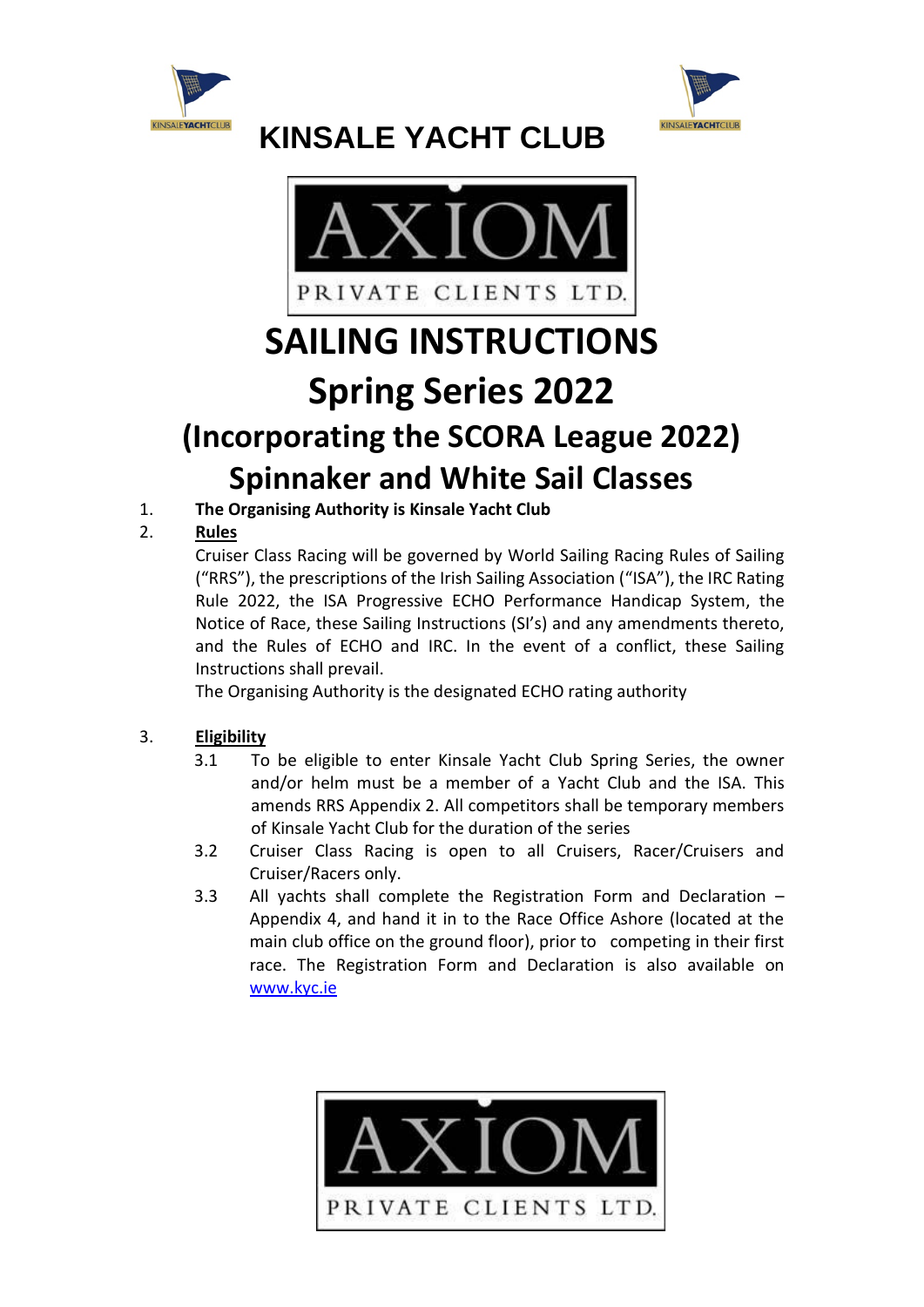



- 3.4 To be eligible for ECHO and IRC results, boats must have valid current certificates which are available for inspection by the OA if requested. Changes to IRC handicaps following the first race a yacht competes in will not be permitted.
- 3.5 Any changes to these SI's will be posted on the notice board (downstairs window to front of KYC building) at least two hours before racing on the day they are to take effect.

#### 4. **Safety**

- 4.1 All owners must ensure that their boat and crew comply with World Sailing recommendations for cruiser racing. All club races are World Sailing OSR Category 4 monohull regulations (with the exceptions of paragraphs 3.14.6c, 3.27, 3.28.1, 3.29.06, 4.07, 4.10, 4.11, 4.13, 4.17, 4.22, 4.18, 4.26, 5.01).
- 4.2 Life jackets shall be worn on boats in accordance with Irish law.
- 4.3 Each boat shall have a minimum of two crew. Skipper plus one other person complies with this rule. Each boat shall have an efficient system and adequate equipment for recovery of crew overboard.
- 4.4 The Club reserves the right to inspect any boat, at any time, to ensure that they comply with the minimum safety requirement.
- 4.5 Safety is a matter for each owner/skipper. Safety compliance shall not give rise to inter-boat protests.

#### 5. **Sail Numbers.**

Yachts must use their correct sail numbers. Permission to sail under any other number must be obtained from the Race Officer prior to the warning signal, and the Race Office must also be advised.

#### 6. **Class Divisions and Racing Pennants**

Entrants will be divided into divisions which will not be finalised until after the closing date for entries. The composition of the divisions will be determined at the sole discretion of the Organising Authority paying due regard for the need for reasonable number of boats in each division along with the requirement to have as close a spread of TCC's as possible in each division.

To indicate that they are racing, boats shall fly their appropriate pennant, classes 1, 2, and 3 or White Sail plus 1 or 2, from their back stay.

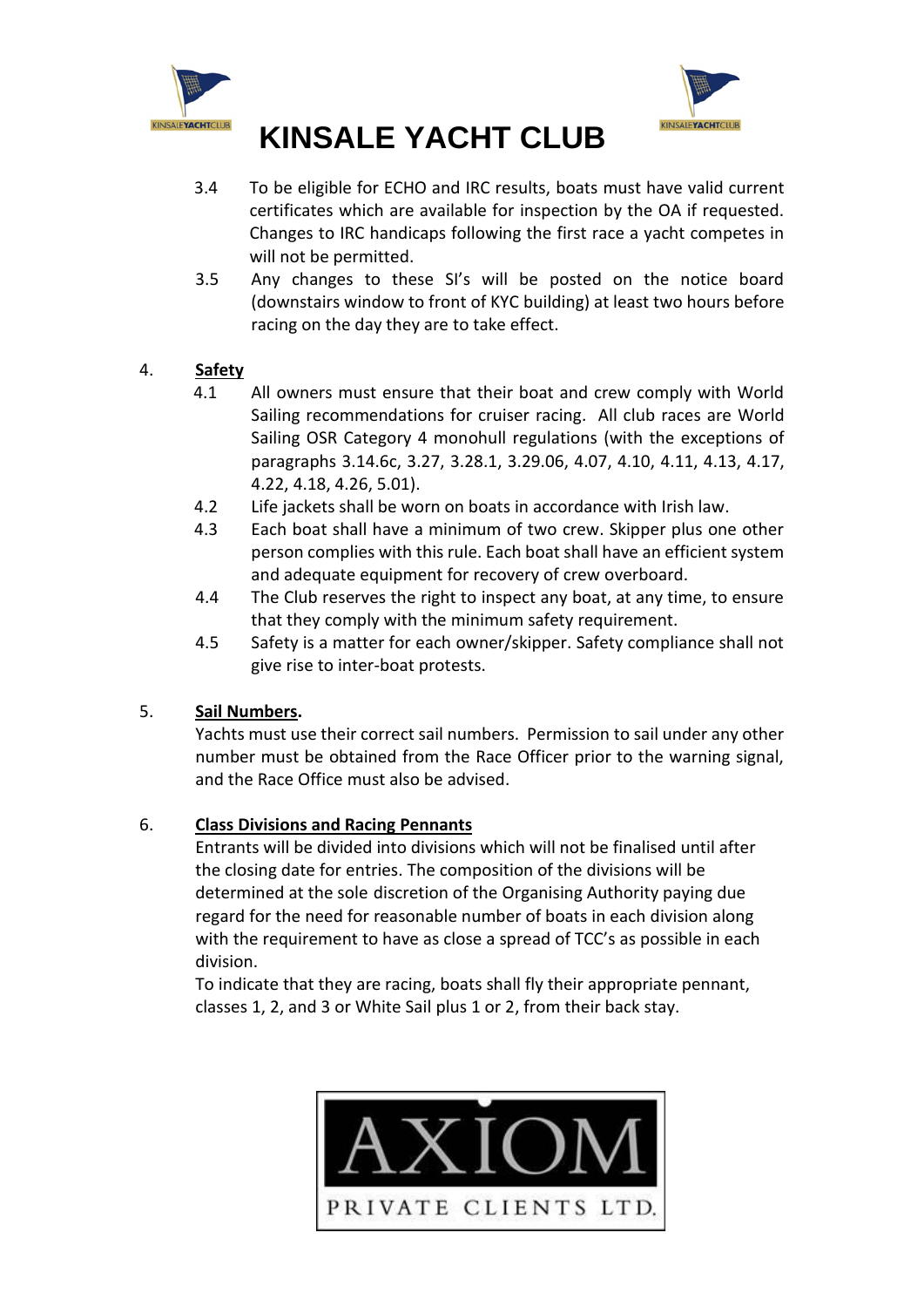



#### 7. **Schedule of Races Spinnaker Fleet**

|                                              | Race day 1 Sunday   | 3rd April 2022                | FG | 1325 HRS |  |  |  |
|----------------------------------------------|---------------------|-------------------------------|----|----------|--|--|--|
|                                              | Race day 2 Sunday   | 10 <sup>th</sup> April 2022   | FG | 1325 HRS |  |  |  |
|                                              | Race day 3 Monday   | 18 <sup>th</sup> April 2022   | FG | 1325 HRS |  |  |  |
|                                              | Race day 4 Sunday   | 24th April 2022               | FG | 1325 HRS |  |  |  |
|                                              | Race day 5 Saturday | 30 <sup>th</sup> April 2022   | FG | 1325 HRS |  |  |  |
| <b>Schedule of Races (White Sails Fleet)</b> |                     |                               |    |          |  |  |  |
|                                              | Race day 1 Sunday   | April 2022<br>3 <sup>rd</sup> | FG | 1355 HRS |  |  |  |
|                                              | Race day 2 Sunday   | 10th April 2022               | FG | 1355 HRS |  |  |  |

| Race day 2 Sunday                               | 10" April 2022              | FG. | 1355 HRS |
|-------------------------------------------------|-----------------------------|-----|----------|
| Race day 3 Monday                               | $18th$ April 2022           | FG. | 1355 HRS |
| Race day 4 Sunday                               | 24 <sup>th</sup> April 2022 | FG. | 1355 HRS |
| Race day 5 Saturday 30 <sup>th</sup> April 2022 |                             | FG  | 1355 HRS |

One race per day is scheduled but up to eight races may be sailed over the five race days in all classes at the discretion of the Race Officer.

The Race Committee reserves the right to start races earlier than the times above but will give seven days notice of their intention to do so.

#### 8. **Courses**

For both Spinnaker and White Sail classes all courses will be round the cans, with the exception that the Race Officer may run a coastal race on one or more days for the Spinnaker fleet.

Courses will be chosen by the Race Officer and displayed on a blackboard on the Committee boat.

The course may also be announced on VHF Channel 69 for Spinnaker and VHF Channel 72 for White Sails.

#### 9. **Starting Line**

Starts for Spinnaker Classes will be the outer harbour or outside the harbour, or at any other location at the discretion of the Race Officer.

Starts for White Sails will be the Charles Fort Line: See Appendix 2 (Charles Fort Start / Finish Line), or at any other location at the discretion of the Race Officer.

Committee Boat Start: this is formed by a red and white pole or by the Main Mast on the Committee Boat and an adjacent mark ("ODM"). An Inner Distance Mark ("IDM") may be laid between the ODM and Committee Boat, in

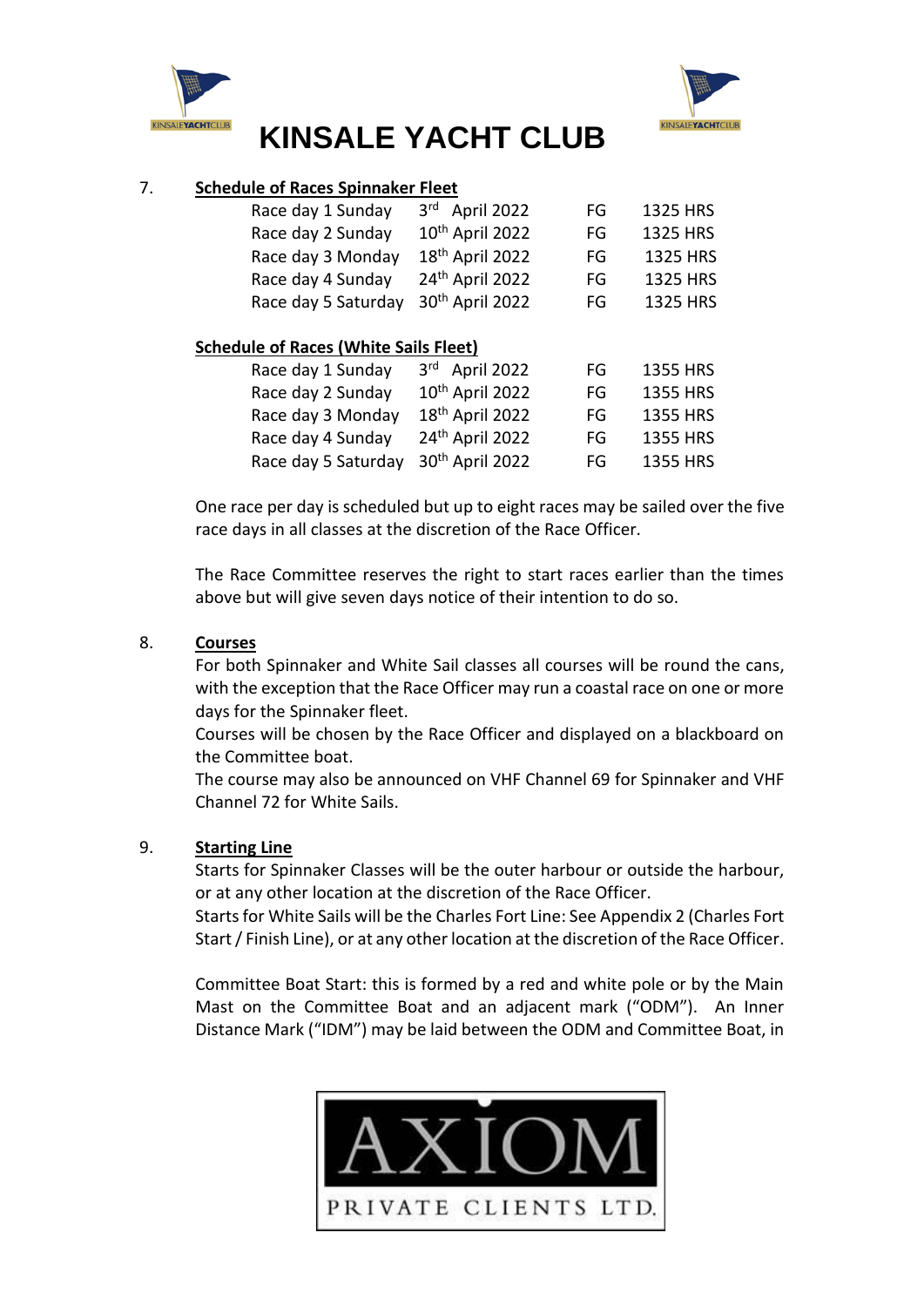



which case yachts shall start between the IDM and the ODM (i.e. yachts shall not pass between the IDM and the Committee Boat).

#### 10. **Finishing Line**

The finish line shall be one of;

- Between the red and white pole on the finishing vessel displaying a blue flag and a finishing mark which may be a Dan buoy or a turning mark (note that the Finishing Line may be on the opposite side of the finishing vessel than the start line), or;
- Charles Fort. (See appendix 2 Charles Fort Start / Finish Line), or;
- The Balcony Line (see appendix 3 Balcony Finish Line or;
- Any other location in accordance with paragraph 13, Shortened Course.

#### 11. **Start Order**

- 11.1 Each class may be given a separate start sequence, or may be started with another Class(es) at the discretion of the Race Officer.
- 11.2 A yacht shall not start later than 5 minutes after her starting signal.

#### 11.3 FLAGS

To indicate that they are racing, cruisers shall fly the appropriate Class Flag from their backstay.

- Spinnaker 0, Numeral Pennant No. 0
- Spinnaker 1, Numeral Pennant No. 1
- Spinnaker 2, Numeral Pennant No. 2
- White Sail Division shall fly the identifying racing pennant (white pennant with blue letter W thereon), together with the correct identifying class numeral pennant 1 or 2 as appropriate

All-in Starts - Code Flag "C" shall be used.

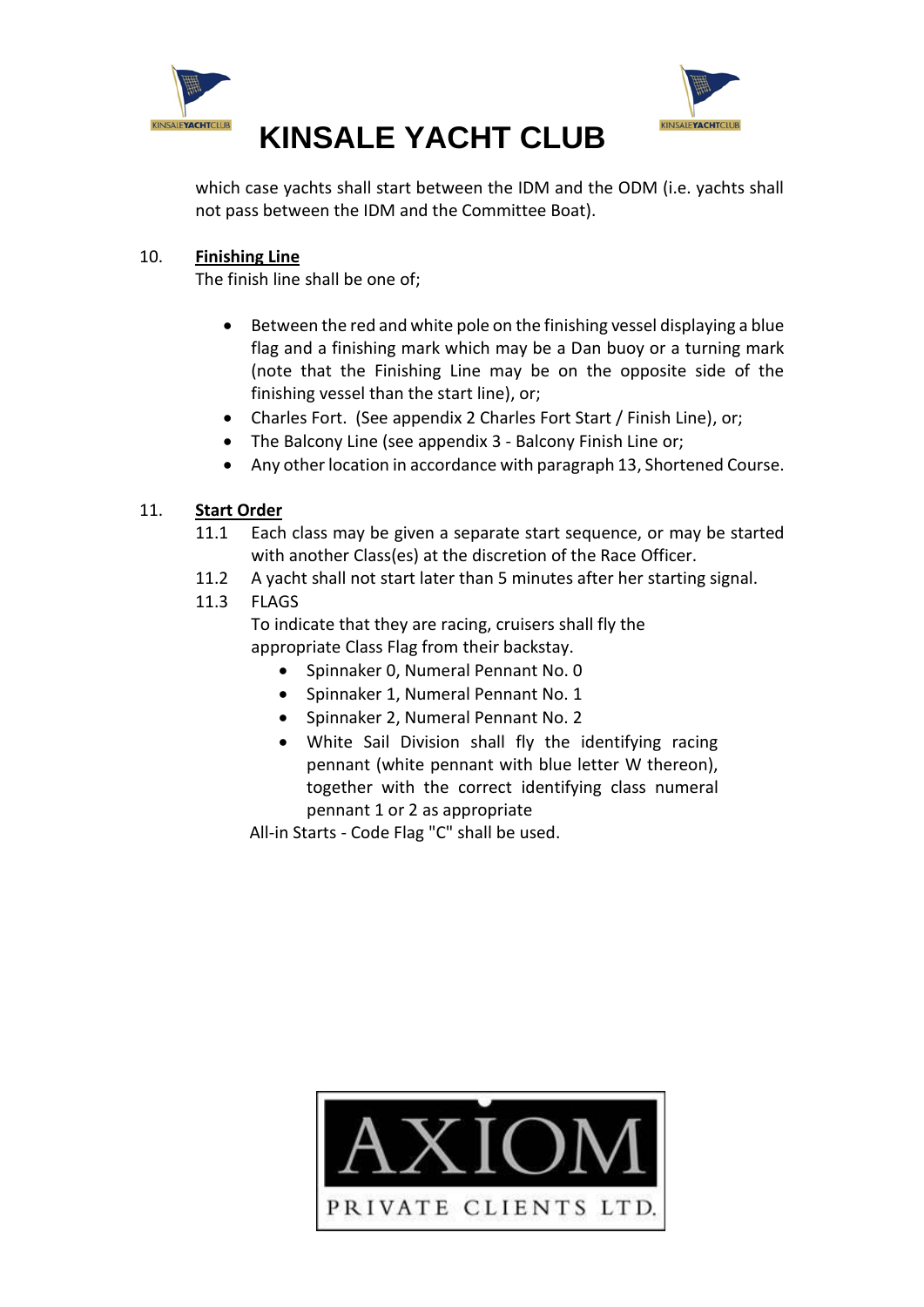



#### 11.4 Races will be started by using the following signals:

| Minutes before Start | Signal          | Flag & Sound Starting Signal      |          |
|----------------------|-----------------|-----------------------------------|----------|
|                      | Warning         | Class Flag;                       | +1 sound |
| $\Delta$             | Preparatory     | P, I, Z, Z with I, Black or $U$ ; | +1 sound |
|                      | One-minute      | Preparatory flag removed;         | +1 sound |
|                      | <b>Starting</b> | Class Flag removed;               | +1 sound |

Times shall be taken from the visual signals; the absence of a sound signal shall be disregarded. Gun/hooter may be substituted by an alternative sound signal.

#### 12. **Recalls**

12.1 Individual Recalls will be in accordance with RRS 29.2 (Flag X).

12.2 General Recalls shall be in accordance with RRS 29.3 (Flag 1st substitute).

When a general recall has been signalled, a new warning signal will be made one minute after signalling the end of the General Recall. In the event of a general recall, the start(s) of subsequent race(s) shall be postponed.

#### 13. **Shortened Course**

- 13.1 The course may be shortened at any stage of a race at the discretion of the Race Officer. The Committee Boat or other finishing vessel, which shall be identified by a blue flag, shall move to a position at which it is intended to finish the race, and when in position it shall hoist the Code Flag "S", and issue two sound signals. The finishing line shall be between the main mast or red and white pole on the finishing vessel and an adjacent mark. (
- 13.2 The Race Officer may announce a shortened course on VHF Ch. 69 Spinnaker Class/ VHF Ch 72 White Sail. Failure to give, or hear, this announcement shall not form grounds for protest or redress.
- 13.3 In the event of the Race Committee deciding to shorten a race but have a Fleet (or Fleets) finish at the Finishing Line indicated, a boat stationed at the last mark to be rounded shall display Flag F and make repeated sound signals as the boats round it. After rounding, the boats shall then proceed directly to the Finishing Line and finish. If Flag F is displayed on its own then all Fleets racing shall have their course shortened. Where the display of Flag F is accompanied by one or more

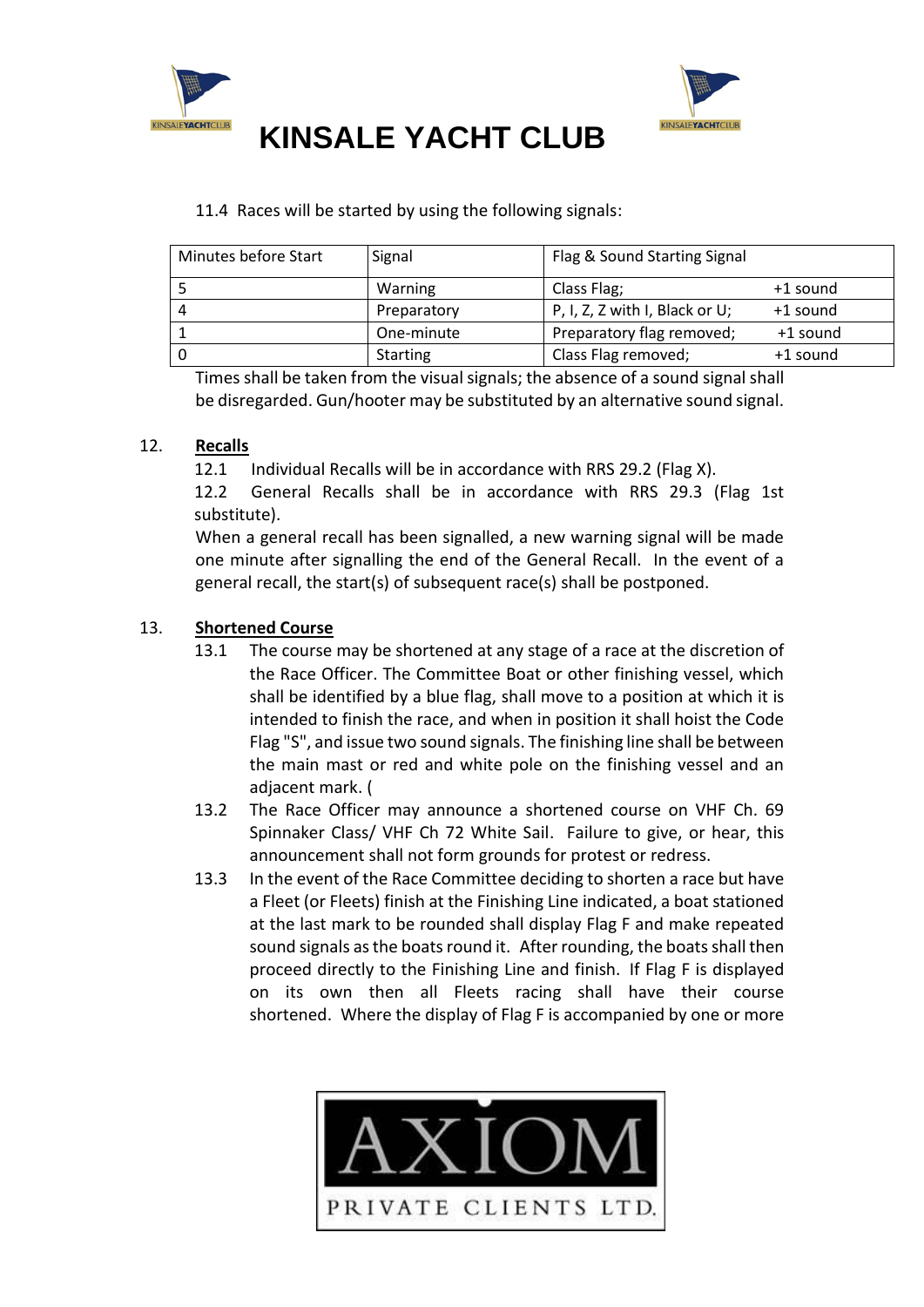



Fleet Flags then all Fleets whose flag(s) are displayed shall have their course shortened and shall then proceed directly to the Finishing Line.

#### 14. **Time Limit**

The time limit for the first boat in each class shall be 2.5 hours from the start of their race with the exception of the Coastal Race, the length and duration of which will be determined by the Race Officer. If the first boat finishes within 2.5 hours, remaining boats shall have one further hour, from the finishing time of the first boat, to finish. For the Coastal Race the remaining boats shall have one further hour to finish after the time limit determined by the Race Officer (This amends RRS 35.14).

#### 15. **Retiring**

A yacht, which retires from a race, shall inform the Committee Boat as soon as possible.

#### 16. **Alternative Penalties**

- 16.1 RRS 44 will not apply. A boat that may have broken a rule of Part 2 of the RRS or RRS 31 (Touching a Mark) while racing may take a place penalty of 1 place unless she gained a significant advantage in the race or caused serious damage to another boat whilst racing, in which case she shall retire. When in the same incident a boat has broken a rule of Part 2 and touched a mark, she need take only one penalty.
- 16.2 A boat taking a place penalty of 1 place under this section shall:

16.2.1 DISPLAY a code flag Q (yellow flag) from the first reasonable opportunity after the incident continuously until 5 minutes after finishing.

16.2.2 Draw ATTENTION to the flag as she is finishing.

16.2.3 REPORT her acknowledgement in person at the Race Office and identify the nature of the infringement (boat infringed against and/or mark touched, etc) to the Protest Committee by the expiry of the protest time limit. The report shall be on a specific form available in the Race Office.

16.3 When one boat in a protest has not already accepted a penalty in accordance with the section above, and acknowledges prior to hearing, an infringement of a rule of Part 2 of the RRS or RRS 31, she shall receive a penalty of 2 places.

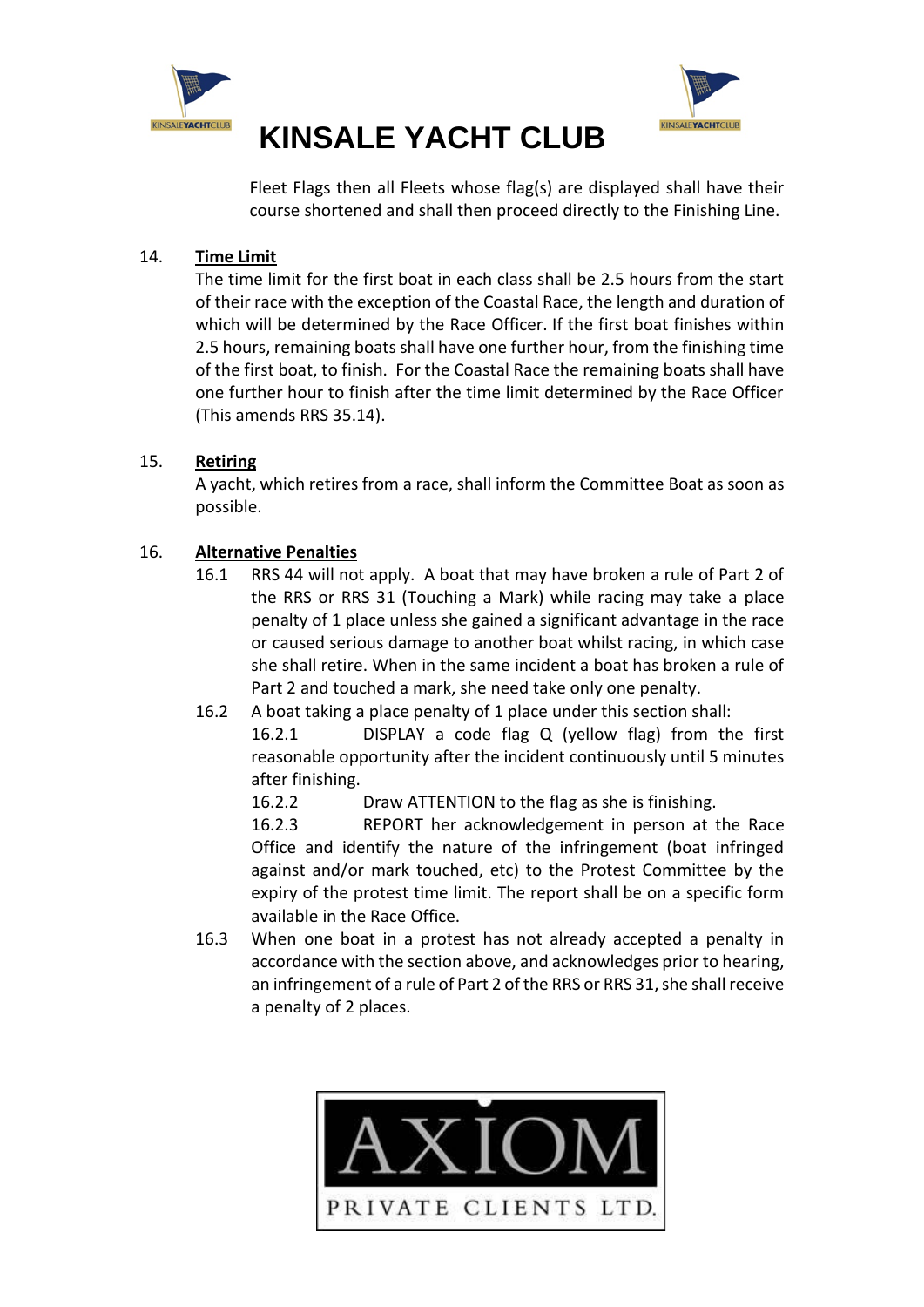



- 16.4 A boat that accepts a place penalty may protest with respect to the same incident but her penalty will not be affected.
- 16.5 A boat that takes a penalty shall not be penalised further with respect to the same incident unless she failed to retire when required to do so.
- 16.6 The level of penalties (other than place penalties specifically defined in these sailing instructions) for infringements of the rules shall be at the discretion of the Protest Committee and may be disqualification, a place penalty or no penalty. This changes RRS 64.1.

#### **17. Protests and Requests for Redress**

- 17.1 Protest forms are available online at [https://www.kyc.ie/sailing](https://www.kyc.ie/sailing-documents/)[documents/](https://www.kyc.ie/sailing-documents/) and at the Race Office located on the ground floor of the KYC club house. Protests and requests for redress or reopening shall be delivered there within the appropriate time limit.
- 17.2 For each class, the protest time limit is 90 minutes after the last boat has finished the last race of the day.
- 17.3 Notices will be posted no later than 15 minutes after the protest time limit to inform competitors of hearings in which they are parties or named as witnesses. Parties may be informed by text and/or email.
- 17.4 Hearings will be held in a protest room, located at the KYC club house, beginning as soon as possible.
- 17.5 It is the responsibility of the PROTESTOR to inform the PROTESTEE of the lodging of the protest, the likely time and place of the hearing and to supply him with a copy thereof. It is the responsibility of all parties thereafter to attend at the time and place of any hearing with all necessary witnesses. This amends RRS 63.2.
- 17.6 In addition to the requirements under RRS 61, boats must draw the attention of the Committee Vessel to an intention to protest as soon as possible after the finish and before leaving the finishing area.
- 17.7 Notices of protests by the Race Committee or Protest Committee will be posted to inform boats under RRS 61.1(b).

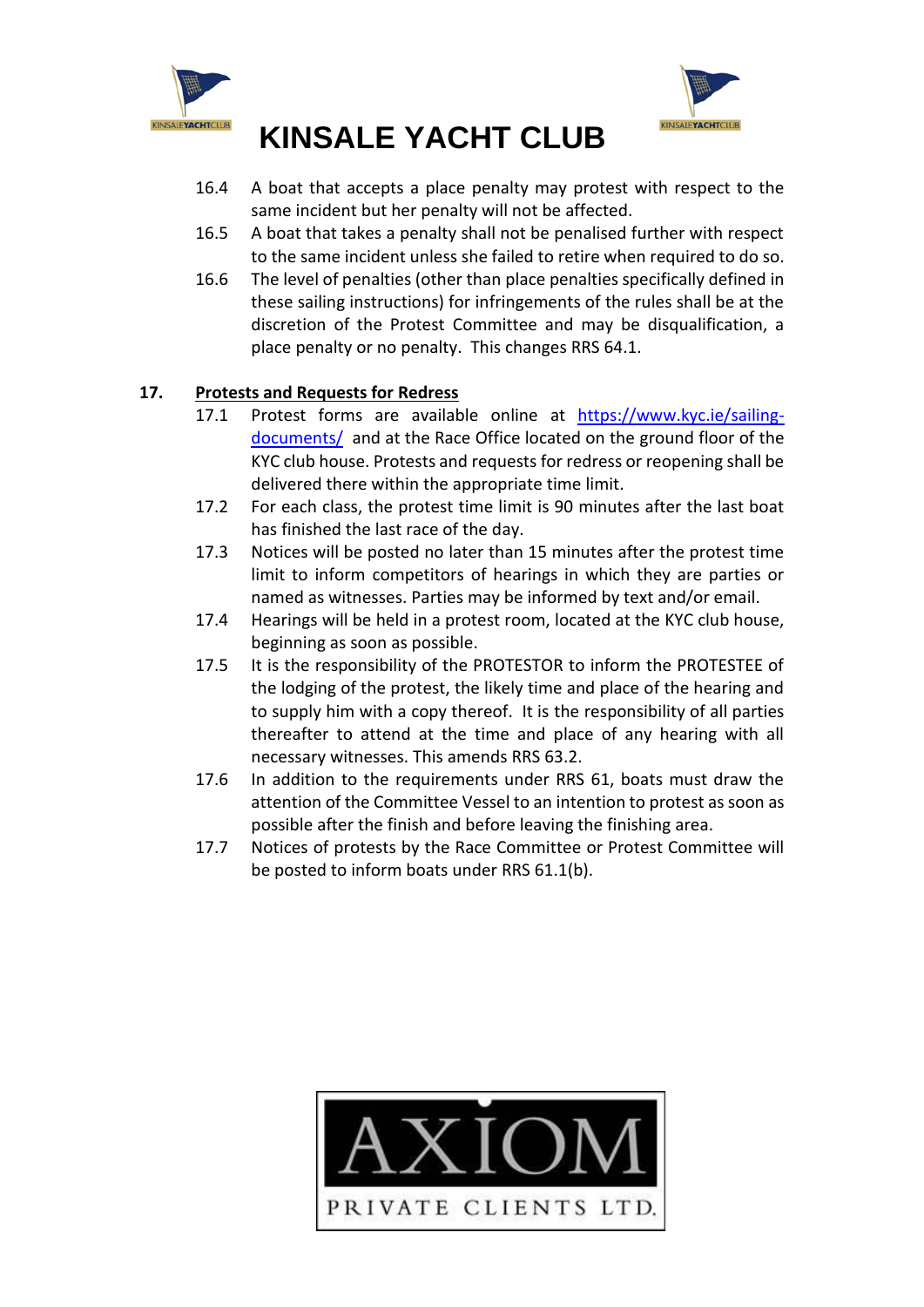



#### 18. **Scoring**

- 18.1 The scoring system shall be the Low Point System in accordance with RRS Appendix A with the following modifications:
- a. OCS and RET = 1 point plus number of starters for the race.
- b. DNC and DNS = 3 points plus number of starters for the race.
- c. DSQ = 6 points plus number of starters for the race.
- 18.2 **Discard.** If 4 or more races are held each boat's series score shall be the total of her race scores excluding her worst score.

#### 19. **Commercial Traffic**

Competitors shall yield right of way to commercial traffic within the limits of Kinsale Harbour in accordance with the Bye Laws of Kinsale Harbour. Failure to comply will result in disqualification.

#### 20. **Advertising**

Competitors shall comply with the ISAF Advertising Code Category C.

#### 21. **Insurance**

It is the duty of each boat owner to have his boat adequately insured against any risk, including civil responsibility to third parties and to ensure that such insurance remains valid for the entirety of the Event.

#### 22. **Media Waiver**

Competitors give their consent to Kinsale Yacht Club, its sponsors, and the Organising Authority, to use their name, comments, photograph and likeness in order to promote the event.

#### 23. **White Sail Fleets**

The use of gennakers, bloopers and spinnakers or other purpose-built downwind sails is prohibited

Failure to comply with any of the above rules may result in disqualification.

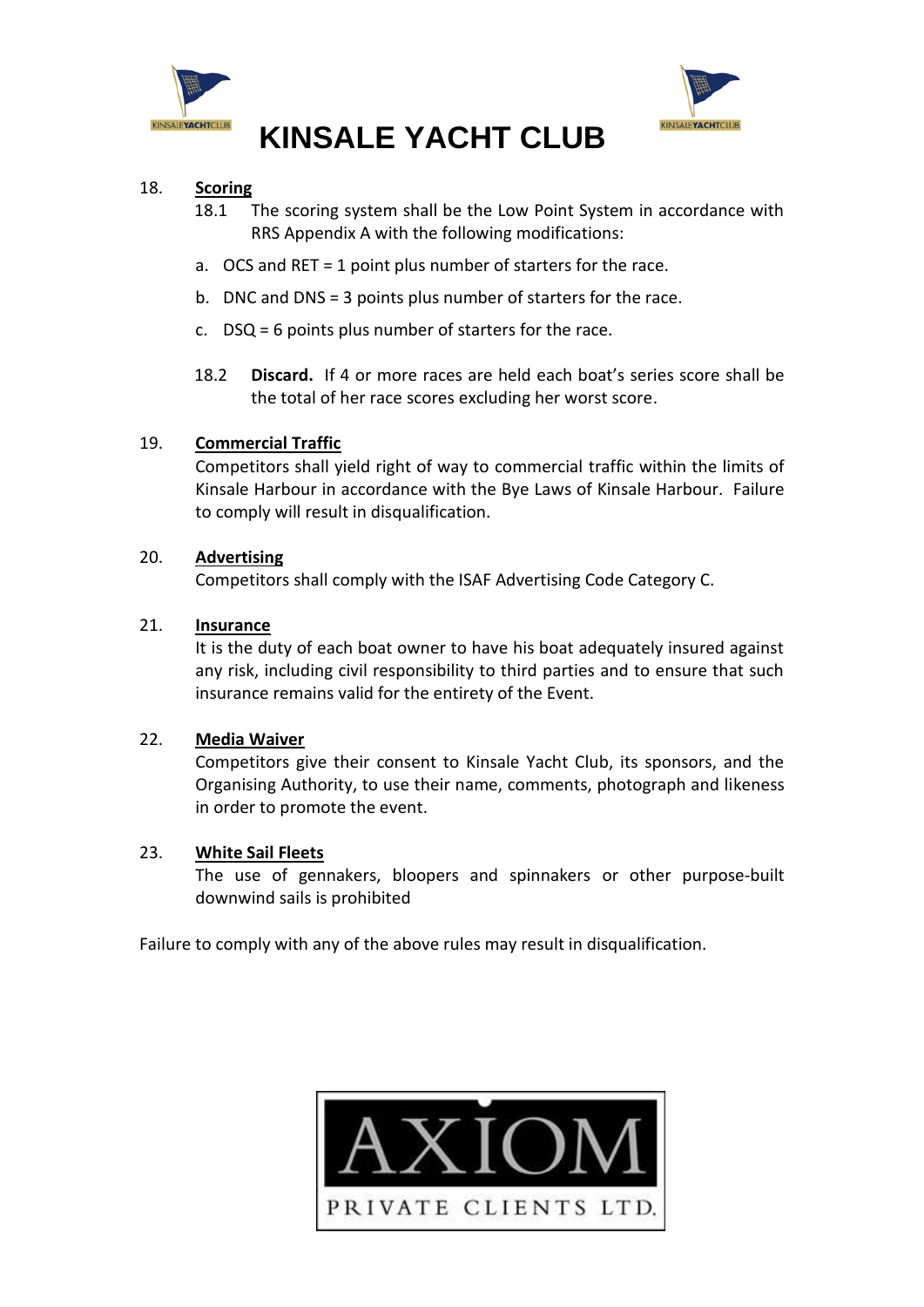



#### **Appendices.**

Appendix 1 - Course Card. Appendix 2 - Charles Fort Start / Finish Line. Appendix 3 - Balcony Finish Line. Appendix 4 - Registration and Declaration

The course card applicable to the 2022 Spring Series as well as the Charles Fort Start/Finish Line, and the Balcony Finish Line are available on the Kinsale Yacht Club website [\(www.kyc.ie\)](http://www.kyc.ie/) under the Sailing/Sailing Documents folder.

### **Appendix 1 – Course Card.**

**[http://www.kyc.ie/s](http://www.kyc.ie/)ailing-documents/ Course Card**

**Appendix 2 – Charles Fort Start/Finish Line.**

**<https://www.kyc.ie/sailing-documents/> CHARLES FORT LINE**

**Appendix 3 – Kinsale Yacht Club Balcony Finish Line.**

**[http://www.kyc.ie/s](http://www.kyc.ie/index.cfm/page/documents)ailing-documents / BALCONY LINE**

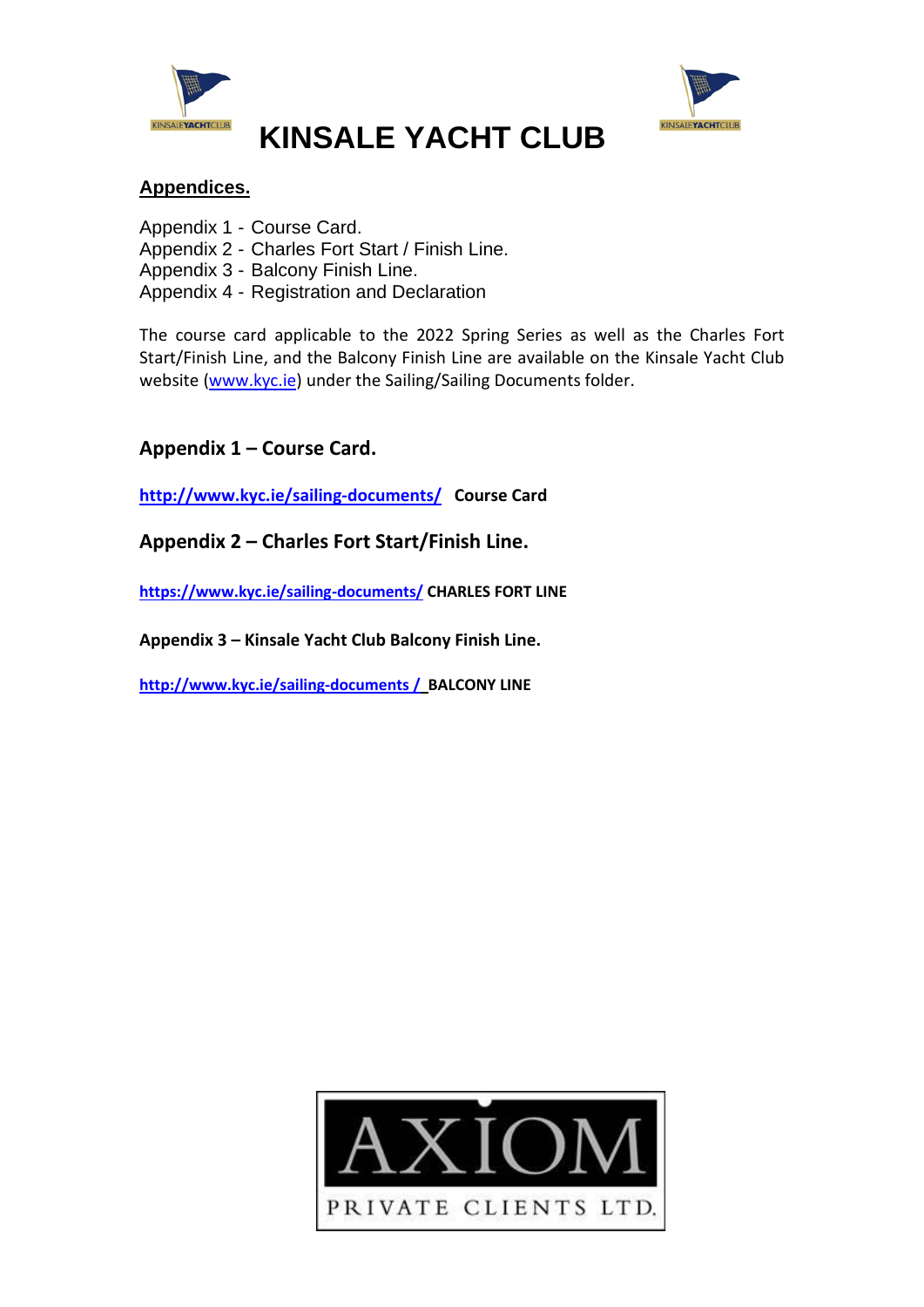



### **Appendix 4**

| <b>Racing Registration Form &amp; Declaration</b>              |  |  |  |  |  |
|----------------------------------------------------------------|--|--|--|--|--|
| NAME OF YACHT: <u>_______________________</u>                  |  |  |  |  |  |
|                                                                |  |  |  |  |  |
|                                                                |  |  |  |  |  |
| SAIL NUMBER: ________________________                          |  |  |  |  |  |
| CLASS: (Spinnaker OR White) <b>Example 2014</b> 2014 2022 2023 |  |  |  |  |  |
|                                                                |  |  |  |  |  |
| CLUB: __________________________                               |  |  |  |  |  |
|                                                                |  |  |  |  |  |
|                                                                |  |  |  |  |  |
|                                                                |  |  |  |  |  |

#### **Fee: All Classes €80**

#### **OWNER'S DECLARATION**

To the best of my knowledge the information I have given is accurate. I understand that yacht racing can be dangerous. I agree that KYC, the Organising Authority, the Race Committee, any sponsors, and/or their agents have no responsibility for loss of life or injury to members of KYC, or crew, or others, or for the loss of, or damage, to any vessel or property. I have paid particular attention to and agree to be bound by the Racing Rules of Sailing (RRS) and the ISAF Offshore Special Regulations and the Organising Authority's Sailing Instructions for the event. Before racing I will effect adequate and suitable insurance which will include valid third party liability insurance and before racing I will ensure that I and my crew are aware of:-

1. The undertaking in this Declaration;

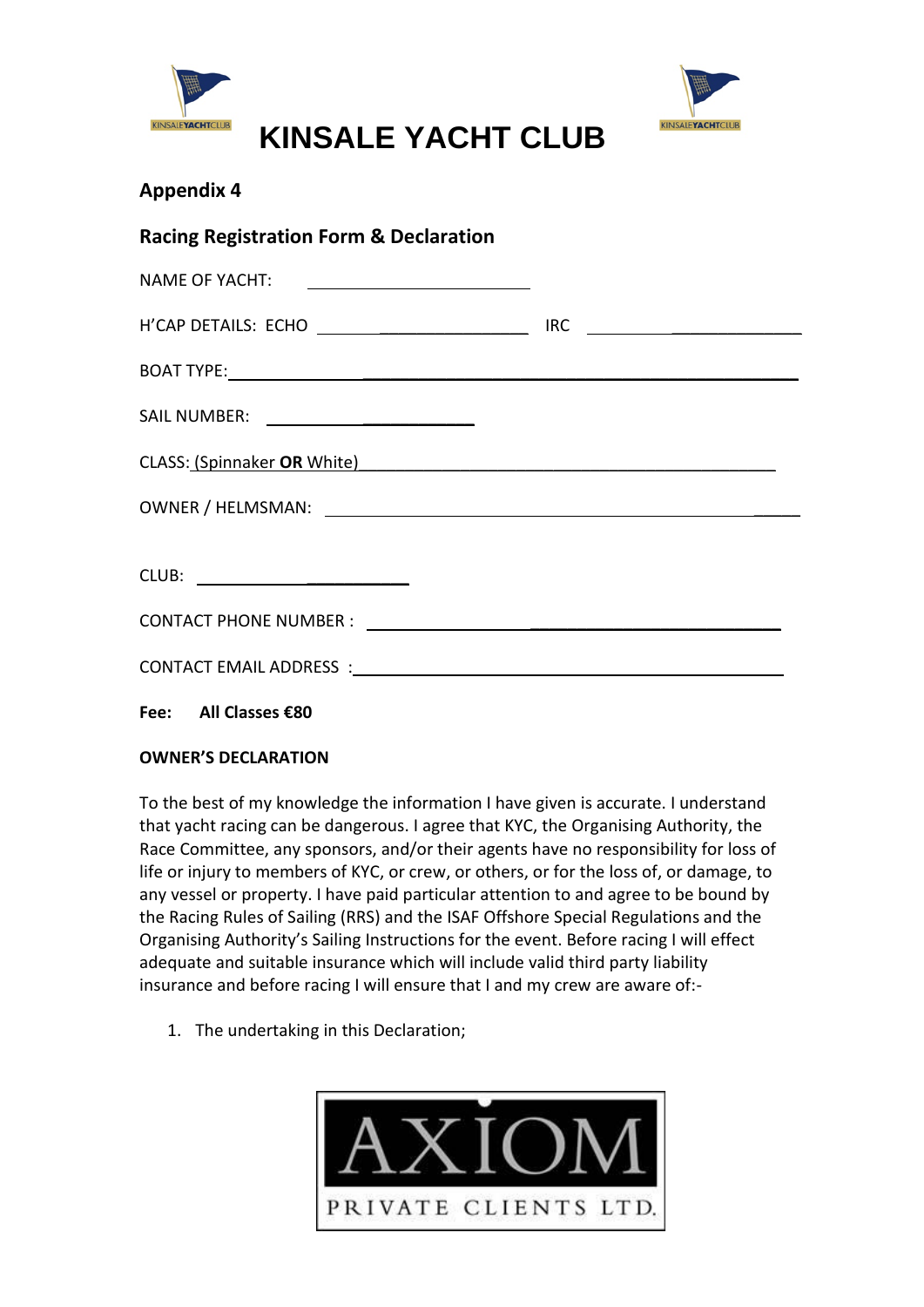



#### 2. The responsibility to observe the Racing Rules of Sailing and in particular RRS 1.2. (life-saving equipment): "A boat shall carry adequate life-saving equipment for all persons on board, including one item ready for immediate use, unless her class rules make some other provision. Each competitor is individually responsible for wearing a personal flotation device adequate for the conditions"

- 3. The responsibilities in relation to local harbour regulations;
- 4. The responsibilities in relation to the World Sailing Offshore Special Regulations.

I Agree to make my boat available for inspection.

If any alteration likely to affect the handicap or rating is made, e.g. to sails, rig, mast, ballast, trim, engine, or propeller, I will notify the appropriate Rating Authority and the Race Committee, and the Sailing Committee of the KYC immediately. I will ensure that no crew member races on my boat contrary to the terms of any ban imposed by World Sailing , or any National Authority, or the KYC. I understand and agree that the information given in this form will be maintained in KYC records to be used for all aspects of race organisation.

Each yacht shall exercise her responsibility under RRS Fundamental Rule 4 and decide whether or not to start or to continue to race.

#### **I have read and understand the World Sailing Offshore Special Regulations 1.02 (Responsibility of Person in Charge as set out below):**

1.02.1 The safety of a yacht and her crew is the sole and inescapable responsibility of the person in charge who must do his best to ensure that the yacht is fully found, thoroughly seaworthy and manned by an experienced crew who have undergone appropriate training and are physically fit to face bad weather. He must be satisfied as to the soundness of hull, spars, rigging, sails and all gear. He must ensure that all safety equipment is properly maintained and stowed and that the crew know where it is kept and how it is to be used.

1.02.2 Neither the establishment of these Special Regulations, their use by race organizers, nor the inspection of a yacht under these Special Regulations in any way limits or reduces the complete and unlimited responsibility of the person in charge. 1.02.3 Decision to race -The responsibility for a yacht's decision to participate in a race or to continue racing is hers alone - RRS Fundamental Rule 4.